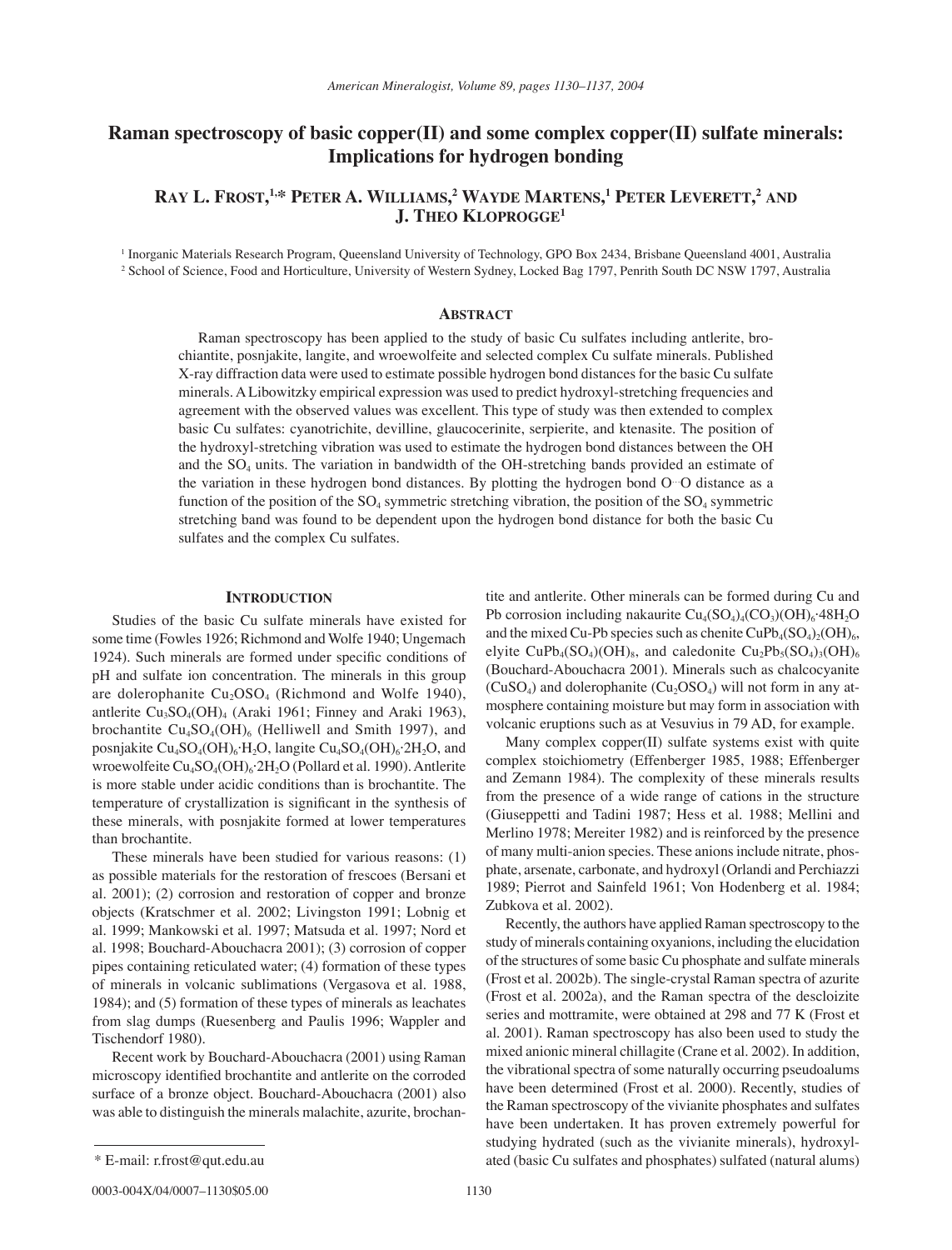minerals. It seems apparent that few if any comprehensive Raman studies have been carried out on these basic Cu sulfate and complex basic Cu sulfate minerals. The objective of this research is the study of the relationship between hydrogen-bond distances and the position of the  $SO_4$ - and OH-stretching vibrations in the Raman spectra of the selected sulfates.

## **EXPERIMENTAL METHODS**

Minerals used in this study are listed in Table 1. The identity of each phase was confirmed using X-ray diffraction, and the compositions checked using EDX measurements. No elements heavier than O (other than S and Cu) were detected (apart from Ca for devilline).

#### **RAMAN MICROPROBE SPECTROSCOPY**

The crystals of the minerals were placed and oriented on a polished metal surface on the stage of an Olympus BHSM microscope, which is equipped with  $10\times$  and  $50\times$  objectives. The crystals were oriented to provide maximum intensity. All crystal orientations were used to obtain the spectra. Power at the sample was measured as 1 mW. The incident radiation was scrambled to avoid polarization effects. The microscope is part of a Renishaw 1000 Raman microscope system, which also includes a monochromator, a filter system, and a Charge Coupled Device (CCD). Raman spectra were excited by a Spectra-Physics model 127 He-Ne laser (633 nm) at a nominal resolution of  $4 \text{ cm}^{-1}$  in the range between  $100$  and  $4000$  cm<sup>-1</sup>. Repeated acquisitions using the highest magnification were accumulated to improve the signal to noise ratio in the spectra. Spectra were calibrated using the  $520.5 \text{ cm}^{-1}$  line of a silicon wafer. Spectroscopic manipulation such as baseline adjustment, smoothing and normalization were performed using the Spectracalc software package GRAMS (Galactic Industries Corporation, NH, USA). Band component analysis was undertaken using the Jandel "Peakfit" software package, which enabled the type of fitting function to be selected and allows specific parameters to be fixed or varied accordingly. Band fitting was done using a Gauss-Lorentz cross-product function with the minimum number of component bands used for the fitting process. The Gauss-Lorentz ratio was maintained at values greater than 0.7, and fitting was undertaken until reproducible results were obtained with squared correlations,  $r^2$ , greater than 0.995.

**TABLE 1.** List of mineral names, museum numbers, and localities

| <b>Minerals</b>    | Museum no. | Locality                             |
|--------------------|------------|--------------------------------------|
| Langite            | D4379      | Cornwall, U.K.                       |
| <b>Brochantite</b> | D20320     | Chuquicamata, Chile                  |
| <b>Brochantite</b> | D28957     | Bisbee, Arizona, U.S.A.              |
| Antlerite          | M33489     | Antlerite, Chuquicamata, Chile       |
| Posnjakite         | M27302     | Drakewalls adit, near Gunnislake,    |
|                    |            | Cornwall, U.K.                       |
|                    |            | Wroewolfeite Univ. of Cardiff, Wales |
| Cyanotrichite      | G14601     | Maid of Sunshine Mine, Cochise       |
|                    |            | County, Arizona, U.S.A.              |
| Devilline          | G17182     | Spania Dolina, Czechoslovakia        |
| Ktenasite          | G24983     | Glomsevo Kollen, Amot Modum,         |
|                    |            | Norway                               |
| Serpierite         | G4034      | Laurium, Greece                      |
| Glaucocerinite     | G17641     | Maid of Sunshine Mine, Cochise       |
|                    |            | County, Arizona, U.S.A.              |

## **RESULTS AND DISCUSSION**

The basic copper sulfate minerals antlerite, brochiantite, posnjakite, and langite all contain OH groups that are hydrogen bonded to adjacent sulfate groups (Araki 1961; Galy et al. 1984; Gentsch and Weber 1984; Hawthorne et al. 1989; Helliwell and Smith 1997; Mellini and Merlino 1979). The minerals posnjakite and langite contain water molecules that are also involved in hydrogen bonding with the adjacent sulfate anions. Antlerite has four OH units in the structure; brochantite has six OH units, and therefore Raman spectroscopy enables the spectra of some of these units to be obtained. Both antlerite and brochantite have hydroxyl stretching bands at 3580 and 3480 cm<sup>-1</sup>, as shown in Figure 1. Posnjakite and langite are hydrated congeners of brochantite and, hence, have additional bands in their spectra over and above those observed in the spectra of antlerite and brochantite that are attributable to water OH-stretching. Wroewolfeite is a dimorph of langite (Hawthorne and Groat 1985). Bands are observed for langite at 3405, 3372 and 3262 cm–1 and are assigned to these water vibrations. Two hydroxyl OH-stretching bands are observed at 3564 and 3588 cm–1. Bouchard-Abouchacra (2001) reported the Raman spectrum of brochantite and observed bands at 3562 and 3585 cm–1. However, in the spectrum reported by her for brochantite, additional bands were observed at 3370 and 3400 cm–1. The spectrum corresponds to that of langite, and



FIGURE 1. Raman spectrum of the hydroxyl-stretching region of (**a**) antlerite, (**b**) brochiantite, (**c**) posnjakite, (**d**) langite, and (**e**) wroewolfeite.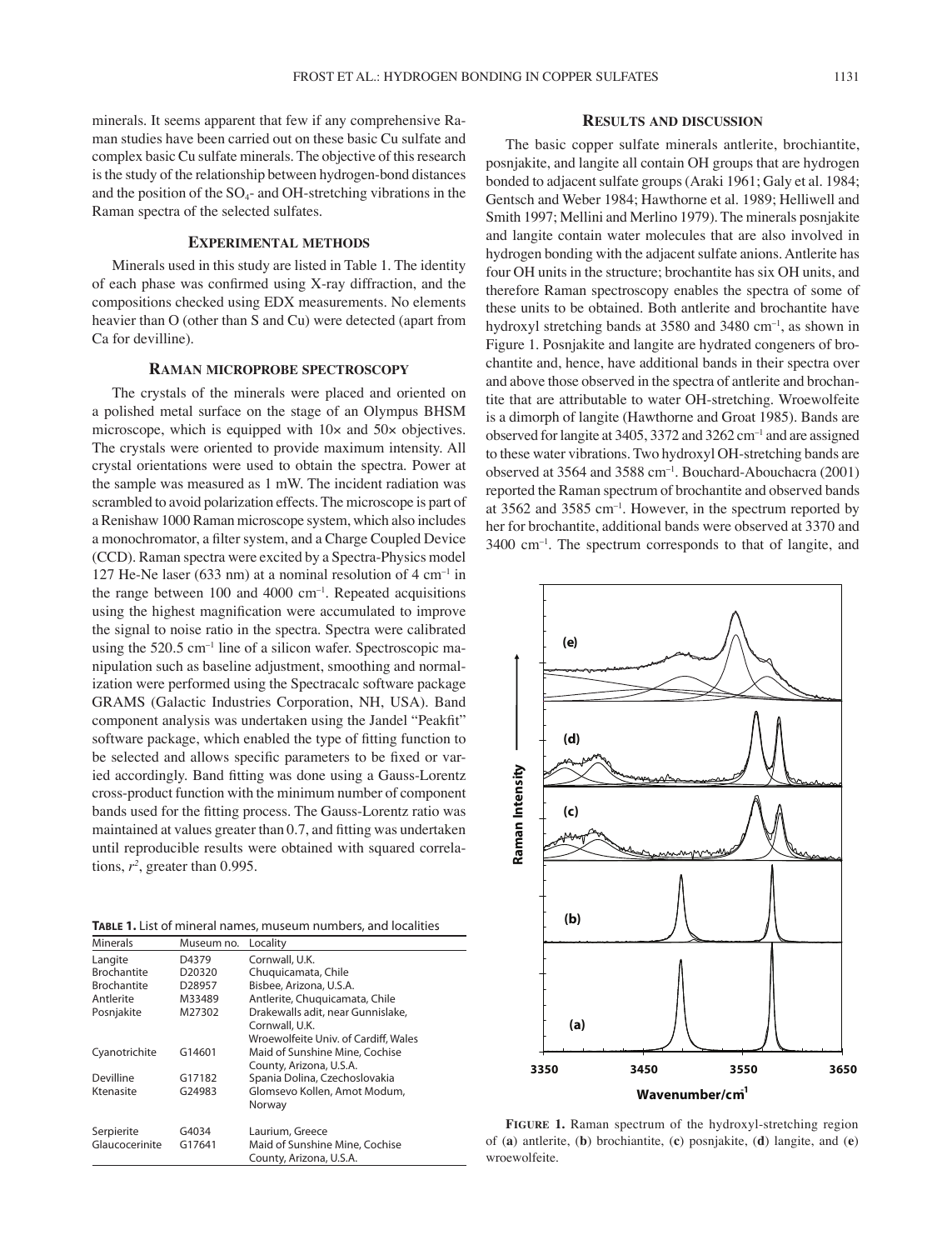water bands are observed in the spectrum. The Raman spectrum reported for antlerite shows hydroxyl stretching bands at 3488 and 3580 cm–1.

Several studies have shown a strong correlation between OH-stretching frequencies and both O…O bond distances and H…O hydrogen-bond distances (Emsley 1980; Lutz 1995; Mikenda 1986; Novak 1974). Libowitzky (1999), based upon the hydroxyl-stretching frequencies as determined by infrared spectroscopy, showed that the following regression function (with regression coefficients better than 0.96) can be employed to the above correlations:

$$
v_1 = 3592-304 \times 109 \exp[-d(O-O)/0.1321] \text{ cm}^{-1}
$$

where  $d(O-O)$  is the bond distance.

Table 2 reports the hydrogen-bond distances for the basic sulfate minerals as calculated using available XRD data, together with the calculated OH-stretching frequencies and those observed by Raman spectroscopy. For antlerite, three hydrogen bonds are observed with distances of 3.188, 3.230, and 2.971 Å. By using Equation 1, predicted OH-stretching frequencies of 3582, 3585, and 3540 cm–1 were obtained. The observed hydroxyl-stretching frequencies are 3580 and 3488 cm–1. The spectrometer cannot separate the two predicted bands at 3582 and 3580 cm<sup>-1</sup>, and these will be observed as one band. The observed band at 3488  $cm^{-1}$  does not match well with the predicted value of 3540 cm<sup>-1</sup>. The reason for this mismatch is attributed to a bifurcated bond. A second reason for the mismatch is the geometry of hydrogen bonds. Such bonding is not necessarily linear.

For brochantite, six hydrogen bonds are observed with distances of 2.694, 3.131 (bifurcated), 3.059, 2.868, 2.919, and 3.021 Å. The last OH(6) group is not hydrogen bonded. The hydrogen-bond distance of 2.694 Å predicts an OH-stretching frequency of 3169 cm<sup>-1</sup>. This band is not observed. Raman spectra are highly orientation dependent, and it is possible that this band was not observed for this reason. Hydrogen bond distances provide a predicted stretching frequency of  $3565 \text{ cm}^{-1}$ , which is close to that observed at 3580 cm–1.

There are some 8 hydrogen bonds that can be predicted for the structure of wroewolfeite (Table 2). The O…O values all lie in the range 2.72 to 2.99 Å. It should also be noted that not all hydrogen atoms from OH units or water molecules form hydrogen bonds (bonds g, h, and i). Hydrogen bond a is of distance 2.72 Å, which, by using the Libowitzky type function, predicts a hydroxyl-stretching frequency of 3245 cm–1. This band is observed at 3216 cm<sup>-1</sup>, in good agreement with the predicted value. The second hydrogen bond (bond b) is 2.99 Å in length and a hydroxyl stretching frequency of 3547 cm<sup>-1</sup> is predicted. A band at 3542 cm–1 is observed. Hydrogen bonds a and b are different in terms of the bond length that i being distinguished is the strength of the hydrogen bond, with bond a being strong and bond b significantly weaker. Such a distinction may be somewhat arbitrary. Any hydroxyl-stretching vibration above  $3590 \text{ cm}^{-1}$  results from weak hydrogen bonding. Bond c of distance 2.83 Å, predicts a value of 3441 cm<sup>-1</sup>. However there is no observed band in this position. It is possible that the orientation of the crystal was such that the differential polarization vector did not align with the OH bond. The closest band is at 3325 or 3487 cm–1. Bond d is 2.94 Å

**TABLE 2.** Predicted Raman band frequencies of the hydroxyl stretching vibrations based upon the hydrogen-bond distances

|                     | Bond | Hydrogen bonds (Å)                    | $v_1$ (calc) | $v_1$ (obs)  |
|---------------------|------|---------------------------------------|--------------|--------------|
| antlerite           | a    | OH1-O3 3.188(5)                       | 3582         | 3580+        |
|                     | b    | OH2-O3 3.230(5)                       | 3585         | 3580+        |
|                     | C    | OH3-O3 2.971(5)*                      | 3540         | 3488         |
|                     | d    | OH3-O1 3.136(5)*                      |              |              |
| <b>Brochiantite</b> | а    | OH1-O8 2.694*                         | 3169         | ¥            |
|                     | b    | OH1-O9 3.131*                         | 3565         | 3580+        |
|                     | C    | OH3-O9 3.059                          | 3579         | 3489         |
|                     | d    | OH2-O6 2.868                          | 3515f        | 3501f        |
|                     | e    | OH4-O9 2.919                          | 3556f        | 3501f        |
|                     | f    | OH5-O9 3.021                          | 3590         | 3580+        |
|                     | g    | OH6 is not H-bonded                   |              |              |
| posnjakite          | a    | OH1-011 2.746                         | 3307         | 3372         |
|                     | b    | OH2-O10 2.732                         | 3275         | 3262†        |
|                     | C    | OH3-O9 3.047                          | 3563         | 3564         |
|                     | d    | OH4-011 2.715                         | 3231         | 3262†        |
|                     | e    | OH6-O9 2.737                          | 3287         | 3262†        |
|                     | f    | OH8-O10 2.872, O(8)                   | 3482         | 3405         |
|                     |      | is the water molecule                 |              |              |
|                     | g    | OH8-O11 3.189                         | 3582         | 3588f        |
|                     | h    | OH5 is not H-bonded                   | 3590         | 3588f        |
| wroewolfeite        | a    | OH5-012 2.72                          | 3245         | 3216         |
|                     | b    | OH7-O2 2.99                           | 3547         | 3542†        |
|                     | C    | OH9-O4 2.83                           | 3441         | 3325?        |
|                     | d    | OH6-O1* 2.94                          | 3526         | 3487         |
|                     | е    | OH6-O2* 2.87                          | 3441         | 3325?        |
|                     | f    | OH8-O3 2.9                            | 3503         | 3485         |
|                     | g    | OH10 not H-bonded                     | 3590         | 3542         |
|                     | h    | Neither H on water O11<br>is H-bonded | 3590         | 3542         |
|                     | i    | One H on water O12 is                 | 3590         | 3542         |
|                     |      | not H-bonded                          |              |              |
| langite             | a    | 01-09 2.850                           | 3462         |              |
|                     | b    | 01-0123.115                           | 3575         | 3564 or 3587 |
|                     | C    | 01-08 3.156                           | 3579         | 3564 or 3587 |
|                     | d    | 03-012 2.770                          | 3354         | 3372         |
|                     | e    | 03-06 2.777                           | 3366         | 3372         |
|                     | f    | 03-07* 2.972                          | 3540         | 3564         |
|                     | g    | O4-O7* 3.078                          | Not to be    |              |
|                     |      |                                       | seen; bi-    |              |
|                     |      |                                       | furcation    |              |
|                     | h    | 04-011 2.889                          | 3495         | 3564?        |
|                     | i    | 04-012 2.884                          | 3492         | 3564?        |
|                     | j    | OH not bonded                         | 3592         | 3587         |
|                     | k    | 010-012+2.725                         | 3258         | 3260         |
|                     | I    | a. 010-011† 3.098                     | Not to be    |              |
|                     |      |                                       | seen; bi-    |              |
|                     |      |                                       | furcation    |              |
|                     | m    | b. 011-012 2.869                      | 3480         | 3405         |

Note: O5 to O10 are OH groups; O11 and O12 are water molecules. The former is bonded to a copper and the latter is a hydrogen-bonded lattice water molecule. \* Bifurcated; spectroscopic manifestation expected from the shorter interaction.

† Overlapped. f overlapped

and a frequency of  $3526 \text{ cm}^{-1}$  is proposed, and a band is observed at  $3542 \text{ cm}^{-1}$ . What is also possible is that accidental degeneracy can occur. This accidental degeneracy results from the overlap of bands. The predicted bands combine to form a single broad band, as is observed in Figure 1 for wroewolfeite.

The crystal structure of langite has been published, but it is difficult to ascertain precise hydrogen bond positions without neutron scattering measurements (Galy et al. 1984; Gentsch and Weber 1984; Wappler 1971). The O…O distances are available from XRD data. From published data of langite, we predict some 13 possible hydrogen bonds and these are listed in Table 2. The system is complex and hydrogen-bond distances of 2.770 Å to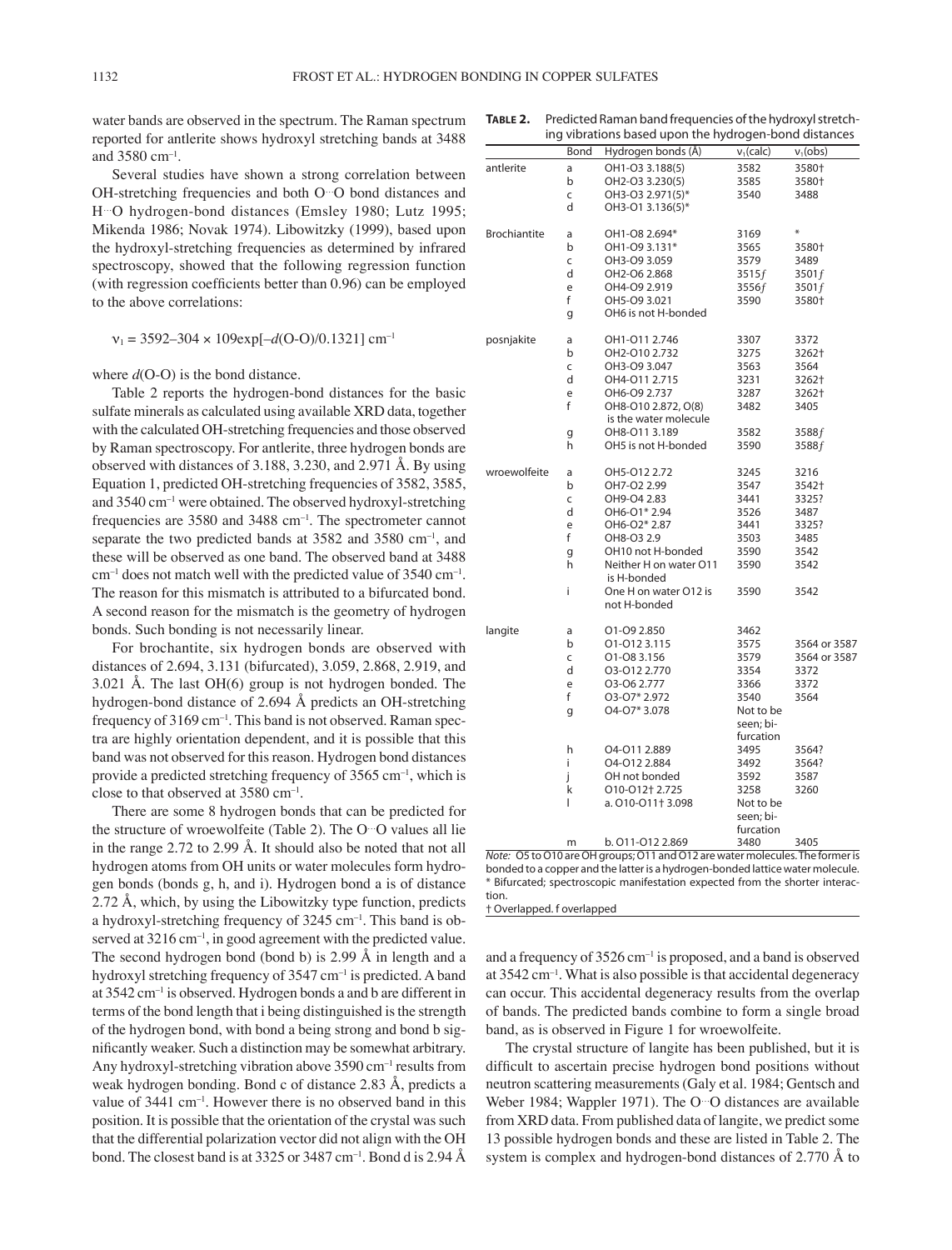3.156 Å (O-O) have been calculated. The hydrogen-bond distance of 2.770 Å is indicative of a strong hydrogen bond and this predicts hydroxyl-stretching frequencies of 3354 cm–1 (hydrogen bond d). Hydrogen-bond distances of 3.156 Å are indicative of weak hydrogen bonds and predicted frequencies approaching 3579 cm–1 have been obtained. Because of the flattening of the Libowitzky function in the high wavenumber region, little differences are observed in the predicted band positions for the weak hydrogen bonds.

In this work, we have used the Libowitzky function (Eq. 1) to ascertain the usefulness of comparing the hydroxyl-stretching vibrations and the sulfate  $SO_4$ -stretching vibrations to the O $\rm H$ and O…O bond distances. We have then used the positions of the OH-stretching vibrations to predict hydrogen-bond distances for the OH units in the crystal structure for selected complex sulfates. In this way, we calculated the hydrogen-bond distances by the use of the Raman hydroxyl-stretching bands. The data in Table 2 fundamentally distinguish between types of OH units according to the H…O hydrogen-bond distances (Libowitzky 1999). That table shows a range of hydrogen-bond distances. These distances enable the calculation of the hydroxyl-stretching band positions. To the best of our knowledge, no neutron diffraction studies of these minerals have been forthcoming and hence no accurate hydrogen-bond H…O distances have been published. In this set of data, hydroxyl-stretching frequencies of the Raman spectra have been used to predict the hydrogen-bond distances for these minerals and, by using the band width of the hydroxyl-stretching frequencies, estimates of the variation in the hydrogen-bond distances have been predicted. No further attribution of the bonds can be made as the structures have not been determined.

The Raman spectra of the hydroxyl-stretching region of the selected multi-anionic minerals devilline, cyanotrichite, glaucocerinite, serpierite and, ktenasite are shown in Figure 2. Spectroscopic analysis of the data is reported in Table 3. The complex Cu sulfates contain two types of units capable of hydrogen bonding—namely the water molecule and the hydroxyl group. Three OH-stretching vibrations are observed in the Raman spectra of devilline at 3501, 3458, and 3456 cm<sup>-1</sup>. The halfwidth values for these bands are  $61.9$ , 16.4, and  $87.0 \text{ cm}^{-1}$ , respectively. The predicted hydrogen-bond distances for the devilline mineral are  $2.89<sub>7</sub>$ ,  $2.84<sub>6</sub>$ , and  $2.84<sub>3</sub>$ . A. No neutron diffraction data are available for comparison with these predicted values. Variation in the hydrogen-bond distances are  $\pm$  0.015, 0.009, and 0.517 Å, respectively. For cyanotrichite, four hydroxyl-stretching bands are observed at 3590, 3476, 3398, and 3198 cm–1. Thus, hydrogen bonds are predicted to be  $3.40_1$ ,  $2.86_5$ ,  $2.79_7$ , and  $2.70_0$  Å. It appears that the hydrogen bonds may be divided into strong and weak varieties according to the bond distance. Bonds of distance greater than 2.8 Å may be described as weak hydrogen bonds and bonds less than 2.8 Å as strong hydrogen bonds. The bandwidth of the Raman band indicates the variation in hydrogen-bond distance. The bandwidth of 59.0  $cm^{-1}$  for the first OH-stretching band at  $3590 \text{ cm}^{-1}$  means that the variation in bond distance is  $\pm$  0.36<sub>4</sub> Å. Greater variation is observed for the weak hydrogen bonds. The band at 3198 cm<sup>-1</sup> attributed to a water OH-stretching vibration is broad with a bandwidth of 423 cm<sup>-1</sup>. This corrresponds to a variation in bond distance of  $\pm 0.65$ <sub>3</sub> Å.

The complex sulfate mineral glaucocerinite shows two OH-

**���������** (**a**) cyanotrichite, (**b**) devilline, (**c**) glaucocerinite, (**d**) serpierite, and **FIGURE 2.** Raman spectrum of the hydroxyl-stretching region of (**e**) ktenasite.

stretching vibrations at 3471 and 3238 cm<sup>-1</sup>, with bandwidths of 235 and 450 cm–1. This yields hydrogen-bond distances of 3.980 and 2.717 Å, with variation of  $\pm 0.653$  and  $\pm 0.133$  Å, respectively. Again, two types of hydrogen bonds are distinguished according to the bond distance, namely weak  $(3.980 \text{ Å})$  and strong (2.717 Å) types. Greater variation in bond distance is observed for the weak hydrogen bonds. For the mineral serpierite, four hydroxyl stretching bands are observed at 3607, 3558, 3376, and 3198 cm–1 with bandwidths of 23.8, 85.5, 226, and 269 cm<sup>-1</sup>. Hence, hydrogen-bond distances of  $3.44_5$ ,  $3.026_9$ ,  $2.78_0$ , and  $2.70<sub>0</sub>$  are predicted. For ktenasite, five hydroxyl stretching bands are observed at 3603, 3554, 3465, 3348, and 3187 cm–1 resulting in hydrogen-bond distances of  $3.54<sub>0</sub>$ ,  $3.01<sub>0</sub>$ ,  $2.85<sub>7</sub>$ ,  $2.76<sub>6</sub>$ , and  $2.69<sub>9</sub>$  Å.

## **Sulfate bands**

The Raman spectroscopy of the aqueous sulfate tetrahedral oxyanion yields the symmetric stretching  $(v_1)$  vibration at 981 cm<sup>-1</sup>, the symmetric bending ( $v_2$ ) mode at 451 cm<sup>-1</sup>, the antisymmetric stretching  $(v_3)$  mode at 1104 cm<sup>-1</sup>, and the antisymmetric bending  $(v_4)$  mode at 613 cm<sup>-1</sup>. The Raman spectrum of the mineral chalcanthite shows a single symmetric stretching mode at 984.7 cm<sup>-1</sup>. Two  $v_2$  modes are observed at 463 and 445 cm<sup>-1</sup>, and three  $v_3$  modes at 1173, 1146, and 1100 cm<sup>-1</sup>. The  $v_4$ mode is observed as a single band at 610 cm<sup>-1</sup>. A complex set

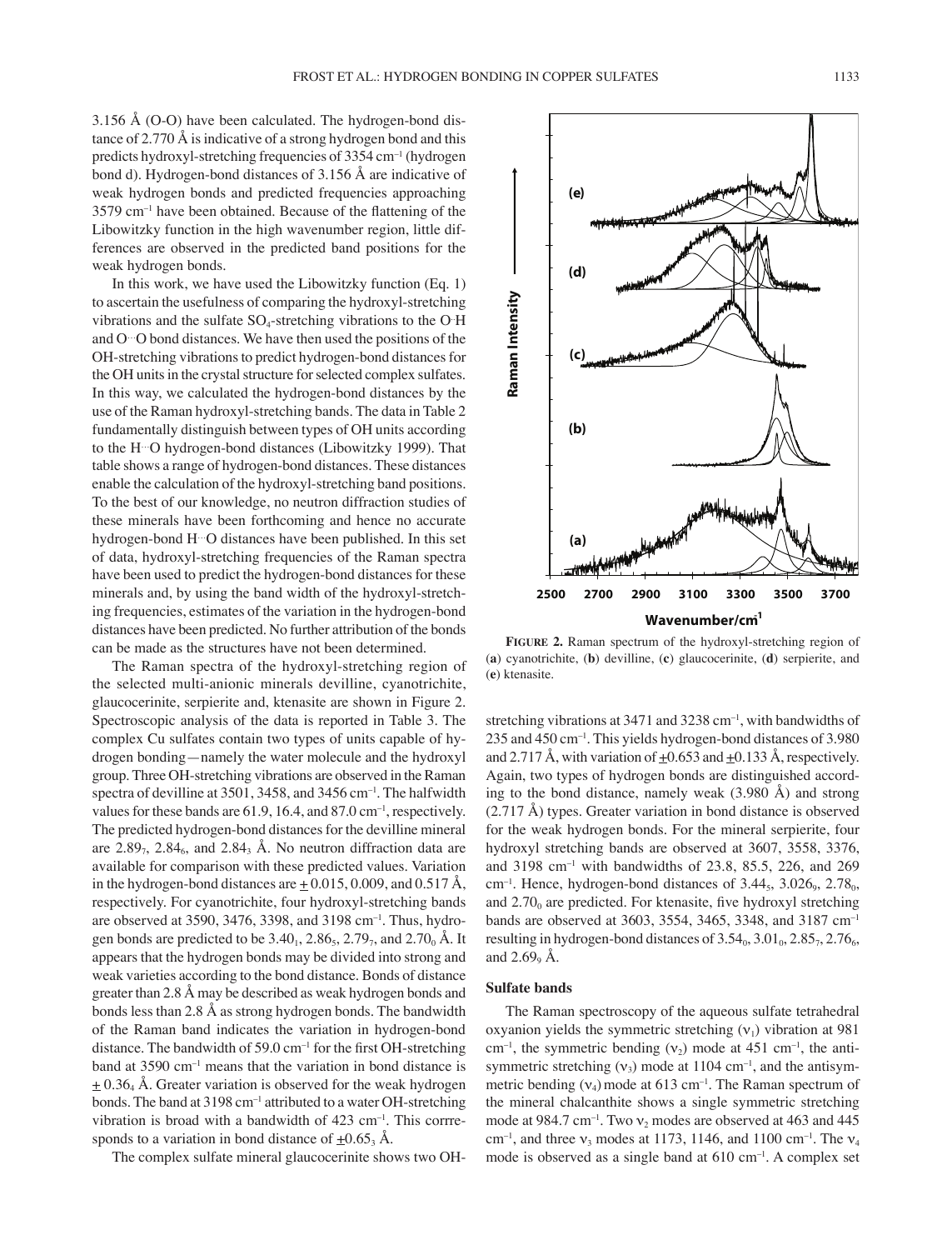|  | TABLE 3. Correlation between hydroxyl stretching frequencies and estimated hydrogen-bond distances |  |
|--|----------------------------------------------------------------------------------------------------|--|
|  |                                                                                                    |  |

| Mineral                                                                                  | Suggested hydrogen-<br>bond origin* | <b>Observed Raman</b><br>band positions (cm <sup>-1</sup> ) | Estimated hydrogen-<br>bond distance (Å) | <b>Observed Raman</b><br>band width (cm <sup>-1</sup> ) | Estimated hydrogen-<br>bond distance variation (Å) |  |
|------------------------------------------------------------------------------------------|-------------------------------------|-------------------------------------------------------------|------------------------------------------|---------------------------------------------------------|----------------------------------------------------|--|
| Devilline                                                                                | OH <sub>1</sub>                     | 3501                                                        | 2.89 <sub>7</sub>                        | 61.9                                                    | $\pm 0.01_5$                                       |  |
|                                                                                          | OH <sub>2</sub>                     | 3458                                                        | 2.84 <sub>6</sub>                        | 16.4                                                    | $+0.009$                                           |  |
|                                                                                          | H <sub>2</sub> O <sub>1</sub>       | 3456                                                        | 2.84 <sub>3</sub>                        | 87.0                                                    | $+0.051$ <sub>7</sub>                              |  |
| Cyanotrichite                                                                            | OH <sub>1</sub>                     | 3590                                                        | $3.40_1$                                 | 59.0                                                    | ± 0.364                                            |  |
|                                                                                          | OH <sub>2</sub>                     | 3476                                                        | 2.86 <sub>5</sub>                        | 59.0                                                    | $+0.038_4$                                         |  |
|                                                                                          | $H2O$ 1                             | 3398                                                        | 2.79 <sub>7</sub>                        | 92.9                                                    | $+0.036$                                           |  |
|                                                                                          | $H2O$ 2                             | 3198                                                        | 2.70 <sub>0</sub>                        | 423.7                                                   | $\pm 0.10$                                         |  |
| Glaucocerinite                                                                           | OH <sub>1</sub>                     | 3471                                                        | 2.86 <sub>5</sub>                        | 235.0                                                   | $+0.065$                                           |  |
|                                                                                          | H <sub>2</sub> O <sub>1</sub>       | 3238                                                        | 2.71 <sub>7</sub>                        | 450.0                                                   | ± 0.133                                            |  |
| Serpierite                                                                               | OH <sub>1</sub>                     | 3607                                                        | 3.44 <sub>5</sub>                        | 23.8                                                    | ± 0.100                                            |  |
|                                                                                          | OH <sub>2</sub>                     | 3558                                                        | $3.40_1$                                 | 85.5                                                    | $+0.108$                                           |  |
|                                                                                          | H <sub>2</sub> O <sub>1</sub>       | 3376                                                        | 2.78 <sub>0</sub>                        | 226.2                                                   | $± 0.146_4$                                        |  |
|                                                                                          | $H2O$ 2                             | 3198                                                        | 2.70 <sub>o</sub>                        | 268.9                                                   | $\pm 0.035_6$                                      |  |
|                                                                                          |                                     |                                                             |                                          |                                                         |                                                    |  |
| Ktenasite                                                                                | OH <sub>1</sub>                     | 3603                                                        | $3.44_1$                                 | 24.7                                                    | $\pm 0.01_5$                                       |  |
|                                                                                          | OH <sub>2</sub>                     | 3554                                                        | 3.01                                     | 47.4                                                    | ± 0.129                                            |  |
|                                                                                          | H <sub>2</sub> O <sub>1</sub>       | 3465                                                        | 2.85 <sub>7</sub>                        | 76.4                                                    | $+0.043$                                           |  |
|                                                                                          | H <sub>2</sub> O <sub>2</sub>       | 3348                                                        | 2.76 <sub>6</sub>                        | 24.7                                                    | $+0.007$                                           |  |
|                                                                                          | $H2O$ 3                             | 3187                                                        | 2.69 <sub>9</sub>                        | 27.5                                                    | ± 0.060                                            |  |
| * Assignments made according to the hydroxyl stretching wavenumber in the raman spectra. |                                     |                                                             |                                          |                                                         |                                                    |  |

of overlapping bands is observed in the low wavenumber region with broad bands observed at  $257$ ,  $244$ ,  $210$ ,  $136$ , and  $126$  cm<sup>-1</sup>. Recently, Raman spectra of four basic copper sulfate minerals, (antlerite, brochiantite, posnjakite, and langite) were published. The SO symmetric stretching modes for the four basic copper sulfate minerals are observed at 985, 990, 972, and 974 cm<sup>-1</sup> respectively. Only the mineral brochantite showed a single band in this region. The Raman spectrum of antlerite shows bands at 990, 985, and 902  $cm^{-1}$ , whereas posnjakite has bands at 972 and 905 cm–1. Langite Raman spectrum shows complexity with overlapping bands observed at 982, 974, and 911 cm–1. The observation of more than one symmetric  $SO_4$ -stretching vibration is attributed to a reduction in  $T_d$  symmetry. It should also be noted that each of the minerals displays a band(s) at around 1906 cm<sup>-1</sup>. This band is attributed to the first overtone of the  $v_1$ symmetric stretching vibrations. Two bands are observed for langite at 1911 and 1906  $cm^{-1}$ .

The two minerals posnjakite and langite show considerable complexity in the  $SO_4$  antisymmetric stretching region whereas antlerite and brochantite show some similarity. The Raman spectrum of chalcanthite has the most intense band in this spectral region, centered at 1146 cm–1. The Raman spectrum of antlerite shows bands at 1173, 1134, and 1078 cm<sup>-1</sup> with the latter band being the most intense. A broad band centered at  $1266 \text{ cm}^{-1}$  is also observed for each of the minerals. The Raman spectrum of brochantite displays bands at 1173, 1135, and 1078 cm–1. The Raman spectra of posnjakite and langite are very different from these of the former two minerals with a complex set of overlapping bands. The Raman spectrum of posnjakite shows bands at 1147, 1153, 1132, 1105, and 1078 cm–1 in the antisymmetric stretching region. In addition, bands are also observed at 1271 and 1251 cm–1. An additional band is observed at around 1370 cm–1. This band is common to all the spectra of these basic copper sulfate minerals, but of very low intensity for antlerite, brochantite, and chalcanthite. Raman bands for langite are observed at

1266, 1172, 1149, 1128, 1102 and 1076 cm–1.

The Raman spectra of the SO symmetric and antisymmetric stretching vibrations of the complex Cu sulfates are shown in Figure 3. The results of the Raman spectroscopic analyses are shown in Table 4. The Raman spectrum of devilline shows a single  $SO_4$  symmetric stretching bands at 1007 cm<sup>-1</sup>. The band is sharp with a bandwidth of  $3.1 \text{ cm}^{-1}$ . The antisymmetric stretching band for devilline is observed at  $1134 \text{ cm}^{-1}$ . In contrast, the Raman spectrum of cyanotrichite shows a single intense band at 976 cm<sup>-1</sup> with a broad low intensity band at 960 cm<sup>-1</sup>. Three antisymmetric stretching bands are observed at 1137, 1101, and 1057 cm–1. For glaucocerinite, bands are observed at 1007 and  $981$  cm<sup>-1</sup> for the symmetric stretching vibrations and at 1129 and 1059 cm–1 for the antisymmetric stretching vibrations. For serpierite, a single symmetric stretching mode is observed at 988 cm–1 and three antisymmetric stretching bands are observed at 1131, 1122, and 1077 cm–1. For ktenasite, multiple symmetric stretching bands are observed at 994, 981, and 973 cm<sup>-1</sup>.

It is noted that the peak position of the sulfate band varies with the mineral. A plot of the hydrogen-bond distances, as predicted from the position of the OH-stretching vibration in the Raman spectrum, vs. the  $SO<sub>4</sub>$  symmetric stretching band position, yields the relationship shown in Figure 4. This graph shows quite conclusively that the position of the  $SO<sub>4</sub>$  stretching position is simply a function of the hydrogen-bond strength as determined by the hydrogen-bond distance. Two trends are observed, one for the simple basic copper sulfate minerals and another for the complex basic copper sulfate minerals. The two graphs parallel each other.

The complexity of the antisymmetric stretching region is reflected in the spectra of the  $v_2$  bending region (Fig. 5). The spectra of antlerite and brochantite are similar, in this spectral region, as are those for posnjakite and langite. The antlerite Raman spectrum shows bands at 485, 469, 440, and 415 cm<sup>-1</sup> with the latter band having the highest intensity. Bouchard-Abouchacra (2001)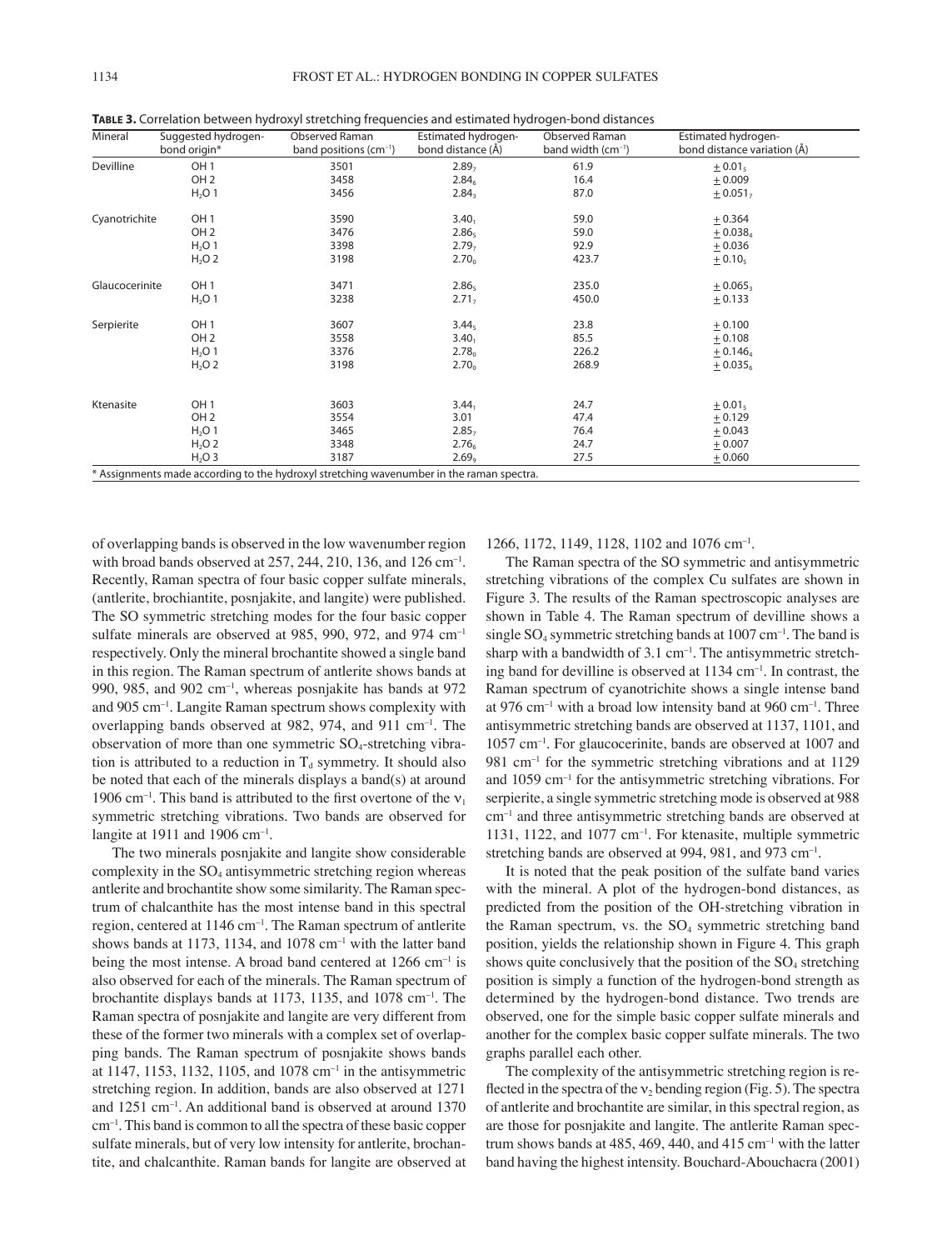

**���������** cyanotrichite, (**b**) devilline, (**c**) glaucocerinite, (**d**) serpierite, and (**e**) **FIGURE 3.** Raman spectrum of the SO4-stretching region of (**a**) ktenasite.

**TABLE 4.** Raman spectroscopic analysis of some complex copper(II) sulfate minerals

| Devilline | Cyano-<br>trichite | Glaucocer-<br>inite | Serpierite | Ktenasite |
|-----------|--------------------|---------------------|------------|-----------|
| 3501      | 3590               | 3471                | 3607       | 3603      |
| 3458      | 3476               | 3238                | 3558       | 3554      |
| 3456      | 3398               |                     | 3376       | 3465      |
|           | 3198               |                     | 3198       | 3348      |
|           |                    |                     |            | 3187      |
| 1134      | 1137               | 1129                | 1131       | 1111      |
|           | 1101               | 1059                | 1122       | 1060      |
|           | 1057               |                     | 1077       |           |
| 1007      | 976                | 1007                |            | 994       |
| 989       |                    | 981                 | 988        | 981       |
|           |                    |                     |            | 973       |
| 898       | 828                |                     | 843        | 710       |
| 857       | 829                |                     | 806        |           |
| 796       | 789                |                     | 769        |           |
| 668       | 594                | 694                 | 645        | 604       |
| 617       | 530                | 613                 | 605        |           |
|           | 510                | 555                 |            |           |
| 479       | 450                | 498                 | 475        | 475       |
| 443       | 430                | 471                 | 445        | 449       |
| 408       |                    |                     | 421        |           |
| 324       | 365                | 256                 | 332        | 397       |
|           | 331                |                     | 250        | 332       |
|           | 277                |                     |            |           |



**Figure 4 FIGURE 4.** Hydrogen-bond distance as a function of the peak position of the symmetric  $SO_4$ -stretching vibration.

reported bands for antlerite at 483, 470, 444, and 416  $cm^{-1}$ —in excellent agreement with our data. Raman spectra of brochantite are similar, except that additional bands are observed at 517 and 501 cm–1. The Raman spectra of posnjakite show bands at 511, 482, 447, 422, 386, and 363 cm–1. The complex set of bands in this region is also observed for langite, with bands observed at 507, 481, 449, 420, and 391  $cm^{-1}$ . The Raman spectrum of wroewolfeite shows a complex set of overlapping bands at 472,  $457, 443,$  and  $415 \text{ cm}^{-1}$ . The observation of additional bands over and above that which would be predicted for the sulfate anion (a single band at  $451 \text{ cm}^{-1}$ ), may be attributed to several factors including symmetry reduction, local stress in the crystals, and crystal orientation effects.

for brochantite by Bouchard-Abouchacra (2001) at 621, 611, Raman spectra of the mineral phases for this region are different, and each phase has its own characteristic spectrum. For antlerite, four Raman bands are observed at 651, 629, 606, and 600 cm–1. Bouchard-Abouchacra found bands at 630 and  $604$  cm<sup>-1</sup> for antlerite. In contrast, chalcanthite showed only a single band at 610 cm<sup>-1</sup>. The Raman spectrum of brochantite shows bands at 629, 608, and 600 cm–1. Bands were observed and 599 cm–1. The Raman spectrum of posnjakite shows bands at 621, 609, and 596 cm<sup>-1</sup>, and langite at 621, 609, and 596 cm<sup>-1</sup>. Although the bands for posnjakite and langite are in similar positions, the intensity of the bands varies considerably, but this may be a crystal orientation effect. The Raman spectrum of wroewolfeite shows two bands at 621 and 600 cm–1.

The Raman spectra of the low wavenumber region of the selected Cu complex minerals are shown in Figure 6 and the results reported in Table 4. Multiple bands are observed in the 400 to  $500 \text{ cm}^{-1}$  region and are attributed to the  $v_2$  bending modes. The observation of several bending modes is in agreement with the number of antisymmetric stretching vibrations. Bands are observed at 479, 443, and 408 cm<sup>-1</sup> for cyanotrichite, at 450 and 430 cm–1 for devilline, 498 and 471 cm–1 for glaucocerinite, at 475, 445, and 421 cm–1 for serpierite, and at 475 and 449 for ktenasite. The bands in the 500 to 600 cm<sup>-1</sup> region are attributed to the  $v_4$ bending modes. Bands below 400 cm<sup>-1</sup> are attributed to lattice modes. The Raman spectrum of ktenasite shows a single peak in the  $v_4$  region at 604 cm<sup>-1</sup>. The Raman spectrum of devilline shows two low-intensity bands at  $668$  and  $617$  cm<sup>-1</sup>; cynaotrichite shows two overlapping bands at 594 and 530 cm<sup>-1</sup>; glaucocerinite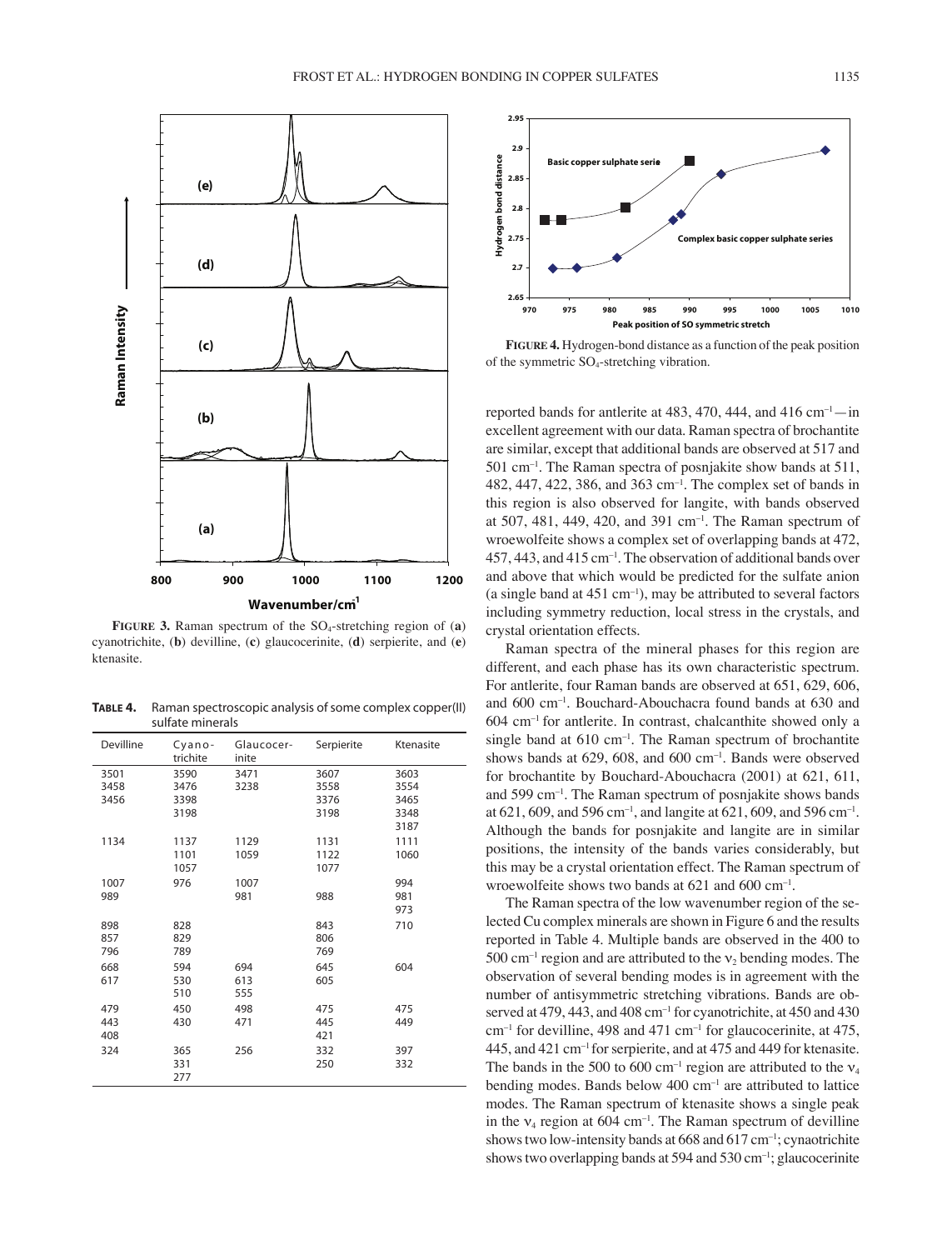

**FIGURE 5.** Raman spectrum of the  $SO_4$  bending region of (a) antierite, (b) brochiantite,  $(c)$  posnjakite,  $(d)$  langite, and  $(e)$  wroewolfeite.

shows three bands at 694, 613, and 555 cm<sup>-1</sup>. The complexity of the symmetric and antisymmetric bending region shows a reduction in symmetry for these complex sulfate minerals.

The basic Cu sulfate minerals are characterized by the position of the hydroxyl stretching vibrations in the Raman spectrum. In addition, the minerals posniakite and langite displayed four water OH-stretching vibrations. By using a Libowitzky type function (cf., Eq. 1), the hydrogen-bond distances were used to predict the hydroxyl-stretching frequencies and a comparison made to the observed values. Agreement is excellent. The position of the hydroxyl-stretching bands of the complex Cu sulfate minerals was used to estimate the hydrogen-bond distances in the mineral structures. A comparison was made between these hydrogen-bond distances and the position of the SO<sub>4</sub> symmetric stretching vibration.

#### **ACKNOWLEDGMENTS**

The infra-structure support of the Inorganic Materials Research Program of the Queensland University of Technology School of Physical and Chemical Sciences is gratefully acknowledged. The Australian Research Council (ARC) is thanked for funding. Allan Pring of the South Australian Museum is thanked for the loan of the basic complex copper sulfate minerals, as is also Ross Pogson of the Australian Museum. Dermot Henry of Museum Victoria is thanked for providing basic copper sulfate minerals, chiefly from Australian sources.

The authors wish to thank Eugen Libowitzky for his review of this manuscript and his most helpful and worthwhile comments.



FIGURE 6. Raman spectrum of the low wavenumber region of (a) cyanotrichite, (b) devilline, (c) glaucocerinite, (d) serpierite, and (e) ktenasite.

#### **REFERENCES CITED**

- Araki, T. (1961) Crystal structure of antlerite. Mineralogy Journal (Tokyo), 3, 233-235
- Bersani, D., Antonioli, G., Lottici, P.P., Fornari, L., and Castrichini, M. (2001) Restoration of a Parmigianino's fresco: a micro-Raman investigation of the pictorial surface. Proceedings of SPIE-The International Society for Optical Engineering, 4402, 221-226.
- Bouchard-Abouchacra, M. (2001) Evaluation des capacites de la Microscopie Raman dans la caracterisation mineralogique et phsiochimique de materiaux archeologiques: metaux, vitraux et pigments. PhD Thesis. Museum National D'Histoire Naturelle, Paris.
- Crane, M., Frost, R.L., Williams, P.A., and Kloprogge, J.T. (2002) Raman spectroscopy of the molybdate minerals chillagite (tungsteinian wulfenite-14), stolzite, scheelite, wolframite and wulfenite. Journal of Raman Spectrosсору, 33, 62-66.
- Dunn, P.J., Rouse, R.C., and Nelen, J.A. (1975) Wroewolfeite, a new copper sulfate hydroxide hydrate. Mineralogical Magazine, 40, 1-5.
- Effenberger, H. (1985) The crystal structure of mammothite, Pb<sub>6</sub>Cu<sub>4</sub>AlSbO<sub>2</sub> (OH)<sub>16</sub>Cl<sub>4</sub>(SO<sub>4</sub>)<sub>2</sub>. Tschermaks Mineralogische und Petrographische Mitteilungen, 34, 279-88
- (1988) Ramsbeckite,  $(Cu,Zn)_{15}(OH)_{22}(SO_4)_4.6H_2O$ : Revision of the chemical formula based on a structure determination. Neues Jahrbuch für Mineralogie, Monatshefte, 38-48
- Effenberger, H. and Zemann, J. (1984) The crystal structure of caratiite. Mineralogical Magazine, 48, 541-6.
- Emsley, J. (1980) Very strong hydrogen bonding. Chemical Society Reviews,  $9,91-124.$
- Finney, J.J. and Araki, T. (1963) Refinement of the crystal structure of antlerite. Nature, 197, 70.
- Fowles, G. (1926) Basic copper sulfates. Journal of the Chemical Society,